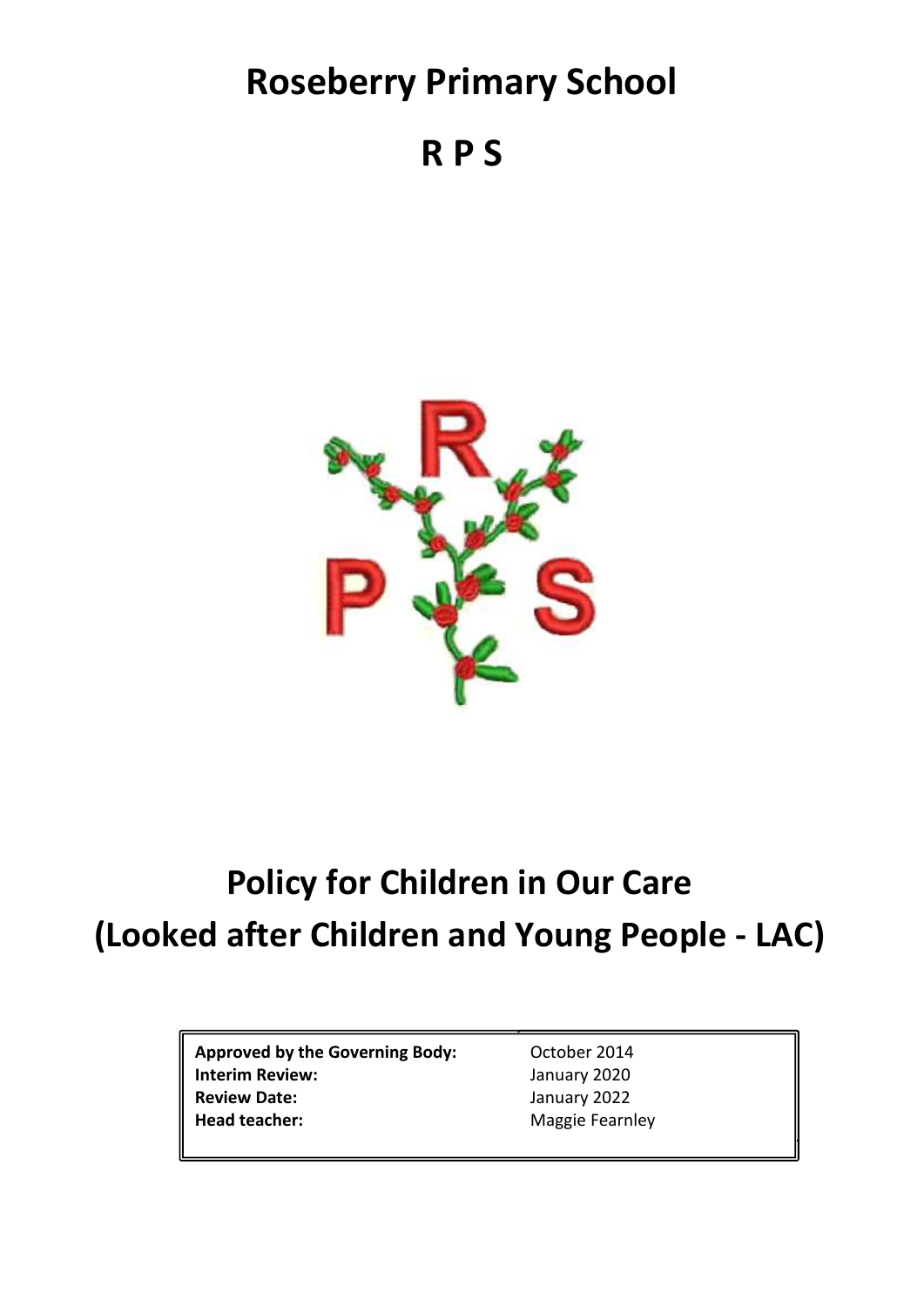#### **FOR LOOKED AFTER CHILDREN AND YOUNG PEOPLE**

Roseberry Primary School believes that in partnership with Stockton Borough Council as Corporate Parents we have a special duty to safeguard and promote the education of looked after children.

Designated Teacher for Looked After Children – Maggie Fearnley Governor with responsibility for Looked After Children – Trish Murray

### **Rationale**

Looked after children are one of the most vulnerable groups in society and it is nationally recognised that there is considerable educational underachievement when compared to their peers. The majority of children who come into care are there because of abuse or neglect, domestic violence or parents' drug related issues. As a school we recognise that outcomes nationally for looked after children fall well below national averages and we understand and support the government agenda to address this disparity. As corporate parents in Stockton on Tees we all have a part to play in this by vigorously applying the principles of good parenting by:

- Giving priority to education;
- Listening to children;
- Providing stability and continuity;
- Taking corporate responsibility;
- Promoting inclusion;
- Raising standards;
- Intervening early;
- Promoting early years experiences;
- Celebrating success.

The governing body of Roseberry Primary School is committed to providing high quality education for all its pupils based on equality of access, opportunity and outcomes. This policy includes requirements set out in "Statutory guidance on the duty of local authorities to promote the educational achievement of looked after children under section 52 of the Children Act 2004" (November 2005), the revised guidance under The Children Act 1989, Care Planning, Placement and Case Review (March 2010), the Statutory guidance for governing bodies 2009 and associated guidance on the education of looked after children. We aim to give looked after children within our school the best opportunities and support to be safe and healthy, to achieve in education and their career, and enable them to play an active role in their community.

Above all, as corporate parents we will preface all our thinking, planning, actions and decisions with: ''If this were my child I would……….''

#### **The aims of the school are to:**

- Ensure that school policies and procedures are inclusive of looked after children;
- Ensure that all looked after children have access to a broad and balanced curriculum and this includes the provision of a differentiated curriculum appropriate to the individual's needs and ability;
- Ensure that looked after children take as full a part as possible in all school activities including extracurricular activities;
- Ensure that carers and social workers and the Virtual School Headteacher for looked after children are kept fully informed of their child's progress and attainment, attendance and transition arrangements;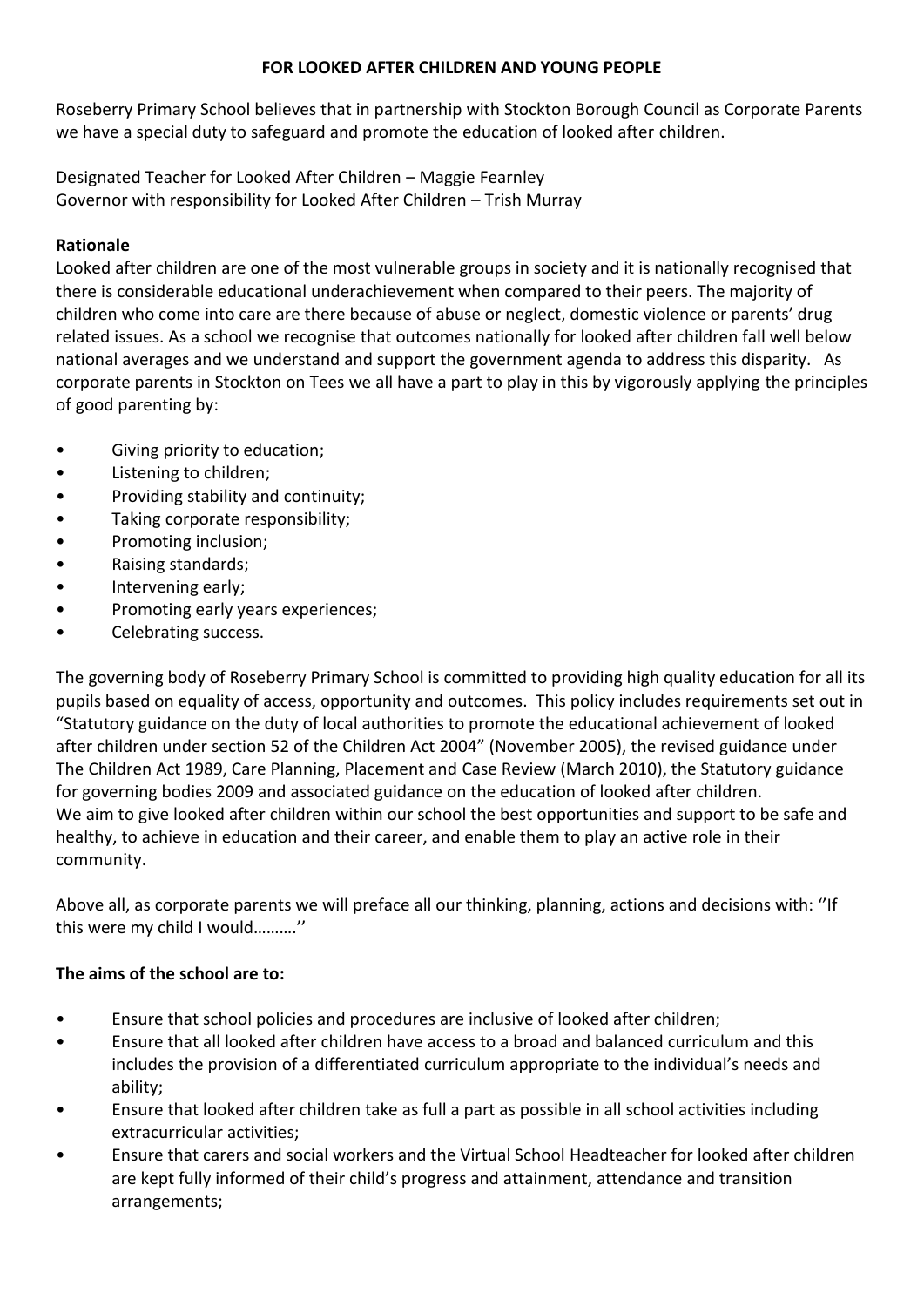- Ensure that appropriate intervention strategies are put in place when there is concern about a child's lack of progress;
- Ensure that looked after children are involved, where practicable, in decisions affecting their future provision;
- Ensure all staff are appropriately trained to support the needs of looked after children.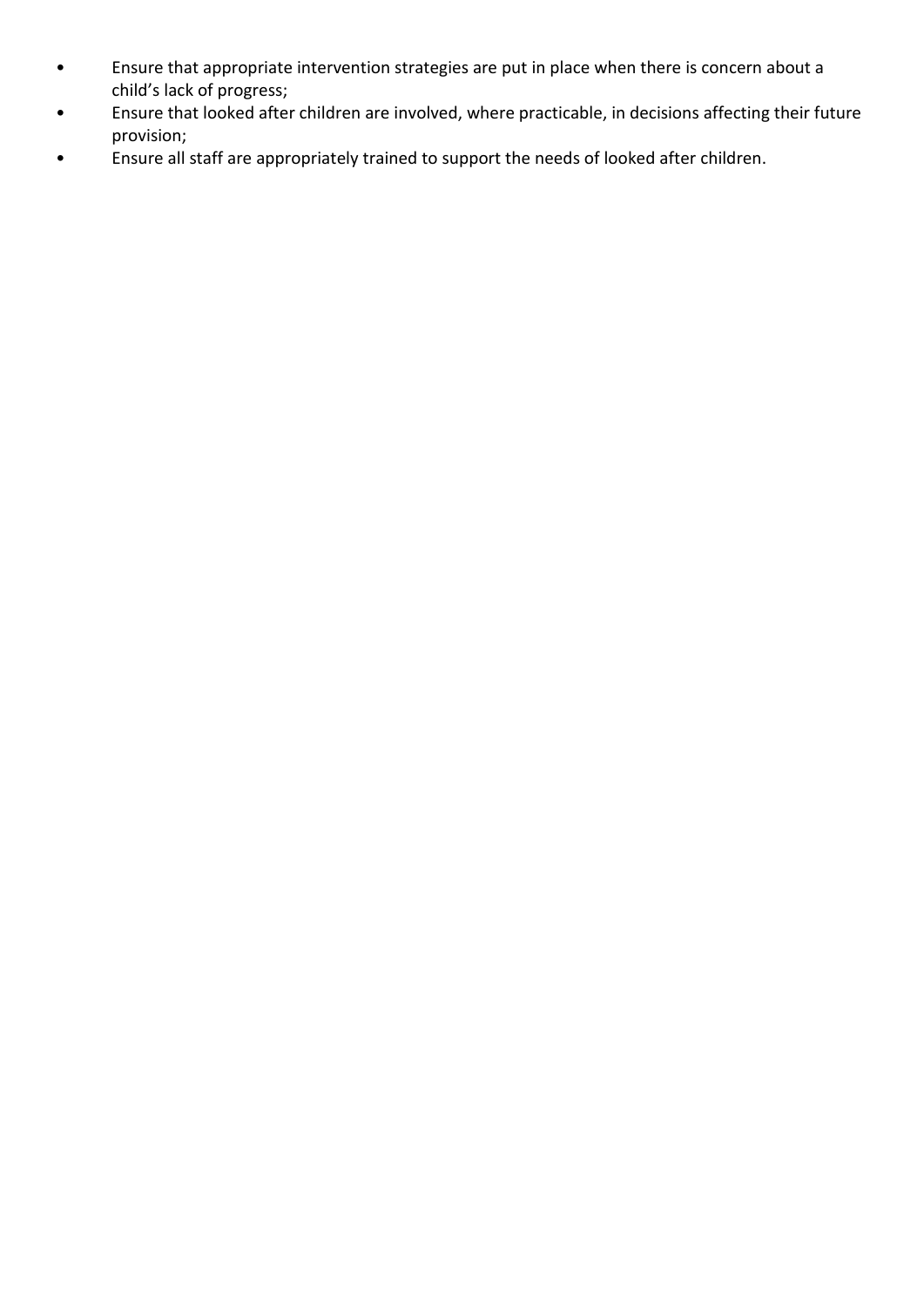#### **Appendix 1 – Roles and Responsibilities**

#### **Who are Looked After Children?**

Under the Children Act 1989, a child is looked after by a local authority if he or she is in their care or provided with accommodation for more that 24 hours by the authority. They fall into four main groups:

- Children who are accommodated by the Local Authority under a voluntary agreement with their parents (section 20)
- Children who are the subject of a care order (section 31) or interim care order(section 38)
- Children who are the subject of emergency orders for their protection (sections 44 and 46)
- Children who are compulsorily accommodated this includes children remanded to the local authority or subject to a criminal justice supervision order with a residence requirement (section 21)

The term "in care" refers only to children who are subject to a care order by the courts under section 31 of the Children Act 1989. They may live with foster carers, in a Children's home, in a residential school, with relatives or with parents under supervision. Children who are cared for on a voluntary basis are "accommodated" by the local authority under section 20 of the Children Act. They may live in foster care, in a Children's home or in a residential school or they may be fostered with family members. All these groups are said to be "Looked After Children" – LAC. They may be looked after by Stockton on Tees local authority or may be in the care of another authority but living in Stockton on Tees

#### **Admissions**

The Governing Body endorses Stockton Borough Council policy. The Council, as the Admission Authority for Community and Voluntary Controlled Schools, believes that admissions criteria should not discriminate against looked after children. Due to care placement changes, looked after children may enter school midterm. It is vital that as a school we ensure that they are given a positive welcome in order that they feel secure. If necessary we may offer additional support and pre-entry visits to help the new pupils settle.

#### **Inclusion**

This policy recognises that all pupils are entitled to a balanced, broadly based curriculum. Our Looked After Children Policy reinforces the need for teaching that is fully inclusive. The Governing Body will ensure the school makes appropriate provision for all looked after children and will be kept up to date via reports from the designated teacher / governor.

#### **Allocation of resources**

The Governing Body will ensure that the school allocates resources to support appropriate provision for looked after children, meeting the objectives set out in this policy. The Governing Body will hold the school to account for the progress and attainment of looked after children.

# **Monitoring the progress of Looked After Children**

The social worker for the looked after child should co-ordinate a Personal Education Plan (PEP) – within 20 days of the pupil joining the school, or of entering care. Wherever possible the looked after child should be actively involved in determining their plan. It is vital that the school assesses each looked after child's attainment on entry to ensure continuity of learning and progression.

The school will monitor and track the achievement and attainment of all looked after children at regular intervals and will provide the Local Authority with termly information in line with the Virtual School pupil tracking system. The school will put in place intervention strategies to support underachievement and provide appropriate challenge for gifted and talented pupils in order that pupils are helped to fulfil their potential.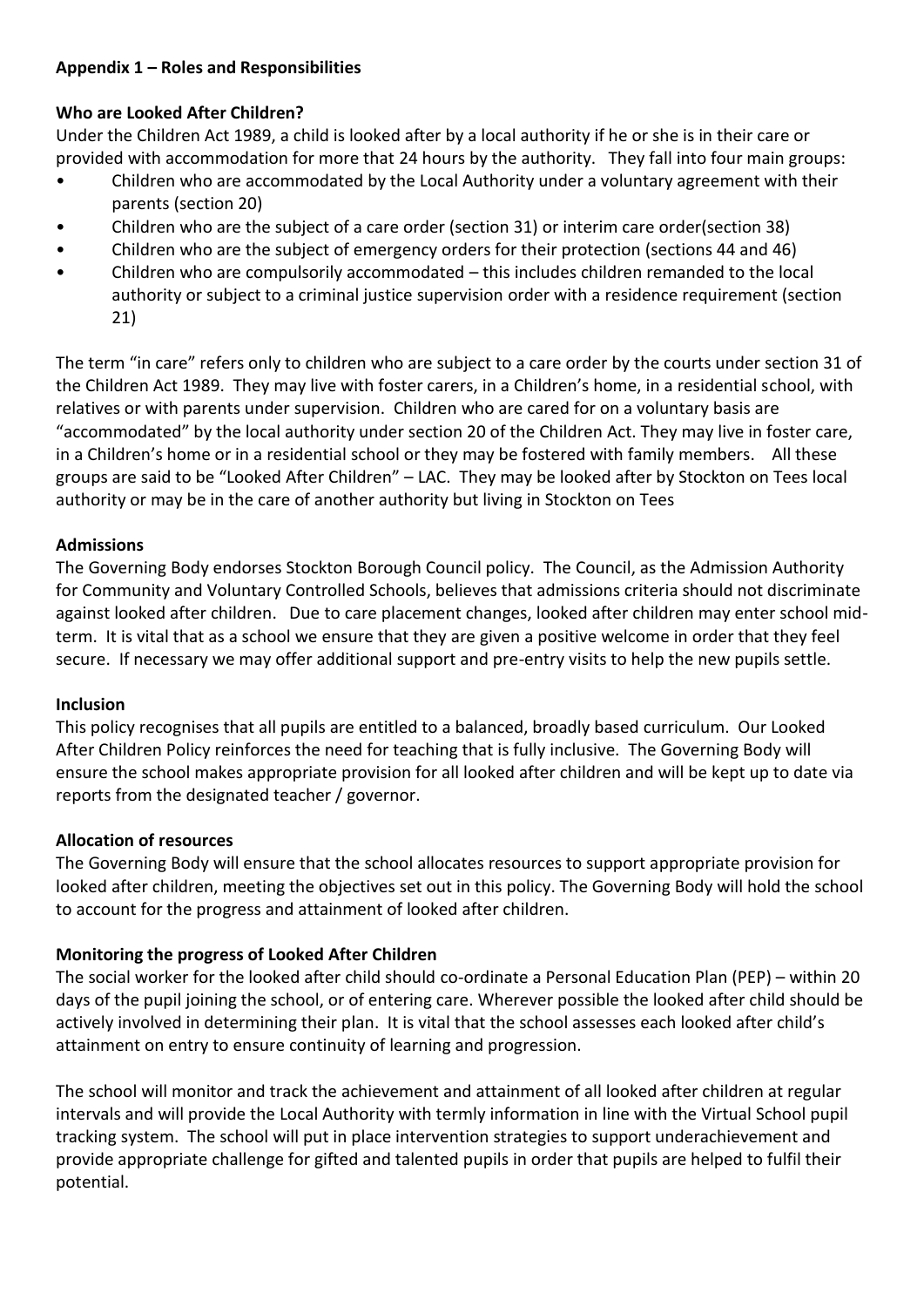The school will inform the Attendance and Exclusion Service of any concerns regarding attendance and, if necessary, liaise with the service regarding all matters relating to fixed term exclusions.

Looked after children will require their PEP to be reviewed, according to their needs, as initiated by the Independent Reviewing Officer (IRO) or social worker, and the young person's views should be sought by the Designated Teacher and noted on the PEP.

The PEP will be placed on line as part of the Virtual School monitoring and communication system.

#### **Transition**

The school will ensure that all stakeholders are provided with the appropriate information, advice and guidance to support the smooth and effective transition of looked after children and young people at all key stages.

#### **Record Keeping**

The designated teacher will know the names of all the looked after children in school and will have access to their relevant contact details including parents, carers and social worker. The designated teacher will also know about any looked after children from other authorities who are attending the school. It is important that the school indicates looked after children status appropriately in the school's information systems so that information is readily available as required. Information regarding looked after children will be stored securely.

#### **Staff Development**

Staff will be enabled to attend courses that help them to acquire the skills needed to support looked after children and disseminate this professional development to all relevant staff. Part of the Designated Teacher's role is to be the focal point in the school for all issues associated with looked after children.

#### **Partnership with parents/carers and care workers.**

As a school we firmly believe in developing a strong partnership with parents/carers and care workers to enable looked after children to achieve their potential. Review meetings, which take place at least every six months, are an opportunity to further this partnership working.

#### **Links with external agencies/organisations**

We also recognise the important contribution that external support services make in supporting looked after children. Colleagues from the following support services may be involved with individual looked after children:

- Looked After Children Education Team (LACE);
- Educational Psychologists and others from Local Authority SEN services
- SEND
- Medical officers
- School nurses
- CAMHS
- Attendance and Inclusion Service
- Social care worker/Community care worker/Residential child care worker
- Youth Offending Service

# **Reporting to the Governing Body**

In line with the statutory guidance (The role and responsibilities of the designated teacher for looked after children- Statutory guidance for governing bodies.)

the designated teacher will provide the governing body, as a minimum, with an annual report on the progress of looked after children and young people.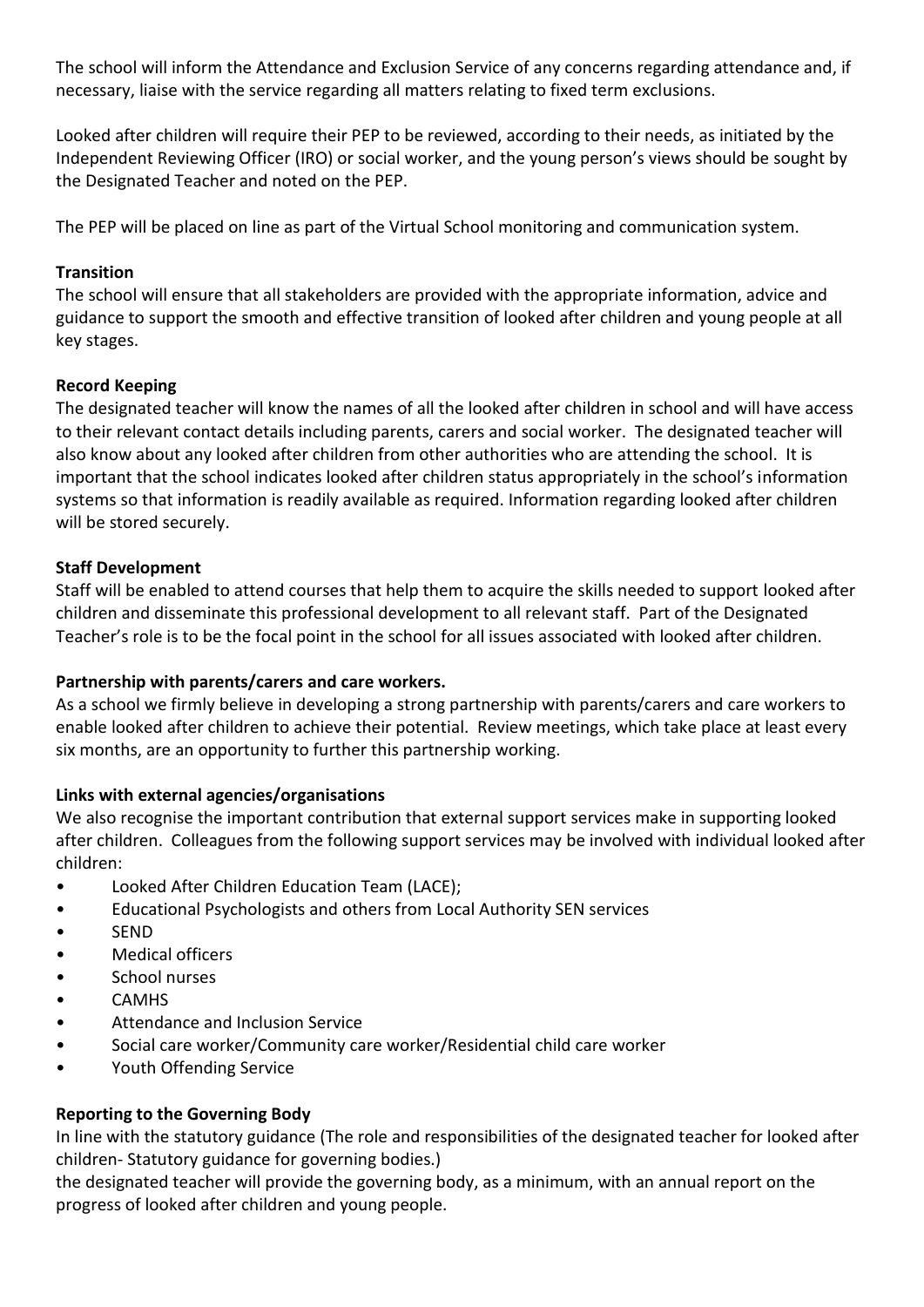# **Review and Evaluation of LACYP Policy**

We consider the Looked After Children and Young People Policy to be important and we will undertake a thorough review of both policy and practice with key stakeholders each year. The outcomes of this review will inform the School Improvement Plan.

Signed \_\_\_\_\_\_\_\_\_\_\_\_\_\_\_\_\_\_\_\_\_\_\_\_\_\_\_\_\_\_\_\_\_ Chair of Governing Body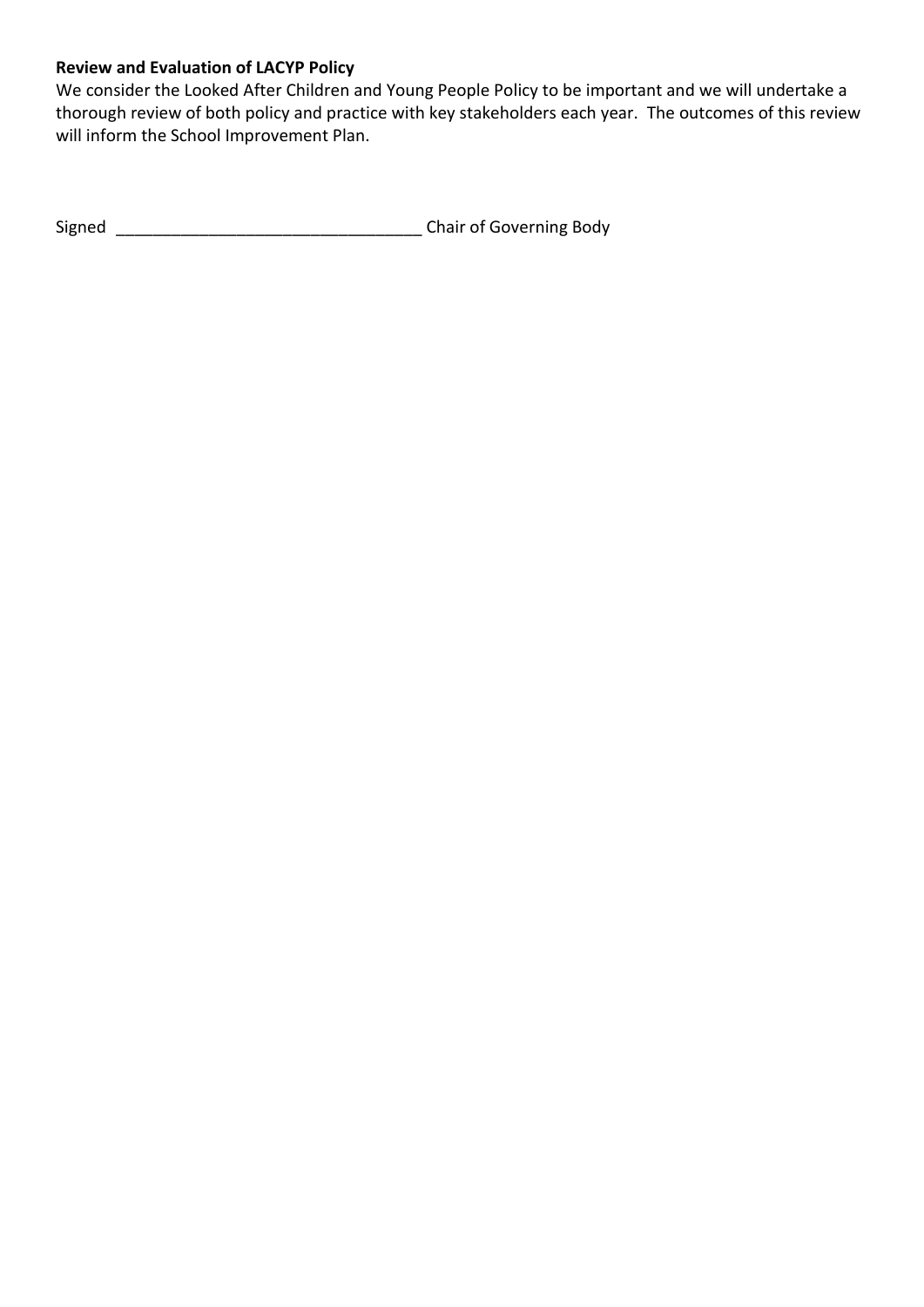#### **APPENDIX 1**

#### **ROLES AND RESPONSIBILITIES**

The Designated Teacher

- Be an advocate for looked after children and young people within school;
- Give regard to the impact of relevant decisions for looked after children on both the child and the rest of the school community;

• Know the names of all the looked after children in school, including those in the care of other authorities, and ensure the availability of all relevant details from school record-keeping systems as required;

- Attend relevant training about looked after children and disseminate to all relevant and appropriate staff;
- Act as the key liaison professional for other agencies and carers in relation to looked after children, seeking advice from the Looked After Children Education Team (LACE) where appropriate;
- Ensure that looked after children receive a positive welcome on entering school, especially midyear and, if necessary, offer additional support and a pre-entry visit to help the new pupil settle. Ensure that clear procedures for the induction of looked after children are communicated to all staff;
- Have lead responsibility for the development and implementation of the child's personal education plan (PEP) within school;
- Ensure that all looked children have an appropriate PEP in partnership with the social worker that is completed within 20 days of joining the school or of entering care and ensure that the young person contributes to the plan wherever possible;
- Keep PEPs and other records up to date and review PEPs at transfer and at six monthly intervals;
- Provide assessment data on a termly basis to ensure the Headteacher of the Virtual School and LACE team can monitor and evaluate pupil progress;
- Provide weekly attendance data to the LA Attendance and Exclusion Service and inform them of any concerns regarding attendance or punctuality.
- Convene an urgent multi-agency meeting if a looked after child is experiencing difficulties or is at risk or exclusion;
- Ensure confidentiality on individual children, sharing confidential and personal information on a need to know basis, bearing in mind the wishes of the individual pupil;
- Act as the key adviser for staff and governors on issues relevant to looked after children;
- Ensure that care and school liaison is effective including invitations to meetings and other school events;
- Actively encourage and promote out of hours learning and extra-curricular activities for looked after children;
- Ensure a speedy transfer of information, records and coursework, where appropriate, when a looked after child transfers to another educational placement;
- Contribute information to Looked After Reviews when required;
- Report to the governing body on looked after children in the school and inform them of relevant policy and practice development;
- Agree with the social worker the appropriate people to invite to parents' evenings etc;
- Prepare reports for Governors' meetings to include at least:
- The number of looked after children on roll and the confirmation that they have a Personal Education Plan (PEP);
- The attendance of LAC compared to other pupils;
- The attainment of LAC at end of key stages (\*EYFSP/ SATs) compared to other pupils;
- The achievement (progress) of LAC compared to other pupils;
- The number, if any, of fixed term exclusions for LAC pupils;
- The destinations of LAC pupils who leave the school;